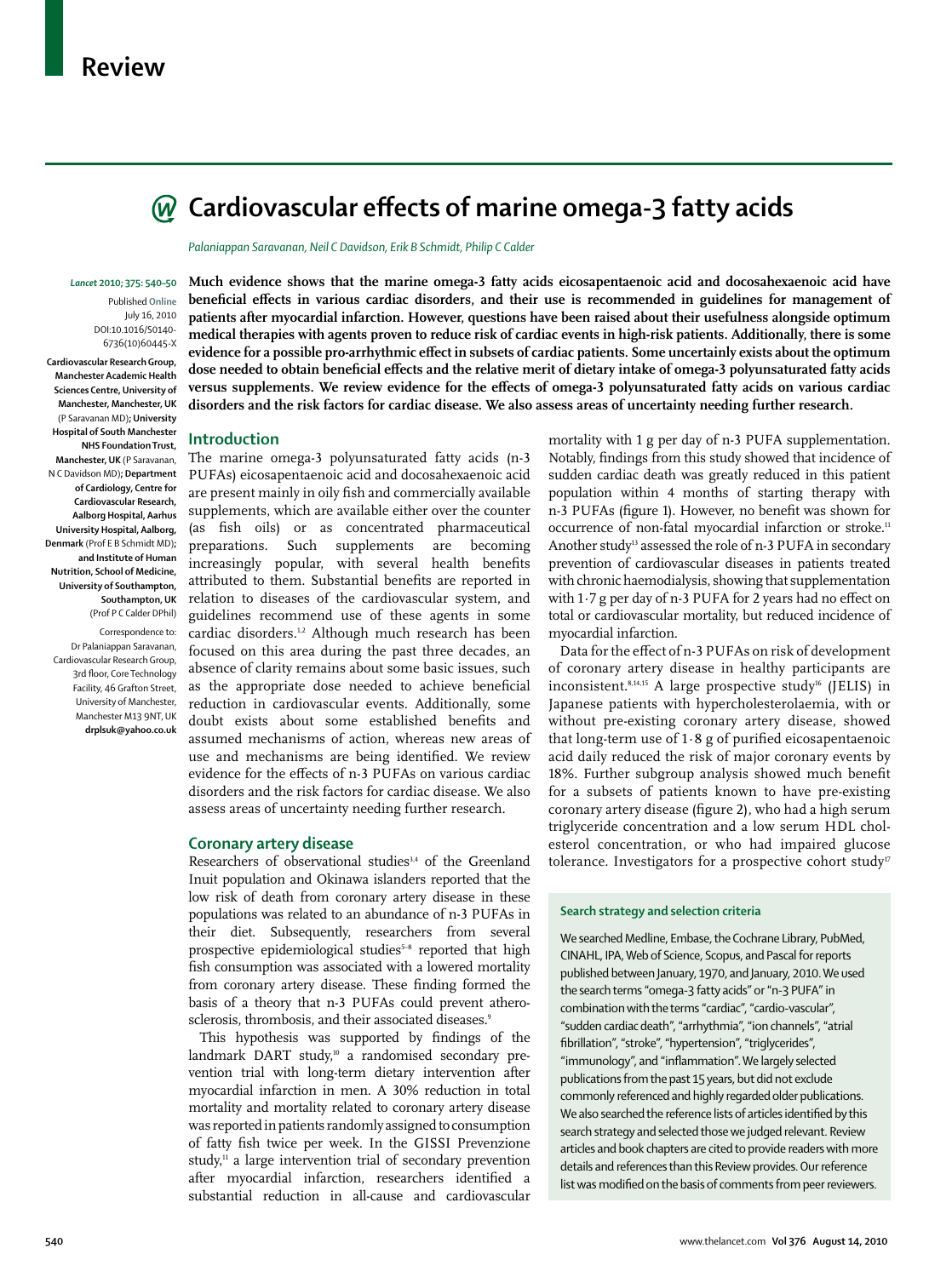of 25 573 men and 28 653 women reported that intake of fatty fish was associated with a 30% lowered risk of acute coronary syndrome in men (but not in women) during a mean follow-up of 7·6 years, when comparing participants in the lowest quintile  $(\leq 6$  g fatty fish per day) with those in the higher quintiles  $(>6$  g fatty fish per day) of intake.

Findings from initial studies<sup>18</sup> for patients who underwent percutaneous coronary revascularisation procedures with conventional balloon angioplasty showed



Figure 1: Early protection from mortality with n-3PUFA supplementation in GISSI-Prevenzione study<sup>12</sup>—a time course analysis Data are hazard ratio (95% CI). n-3 PUFA=omega-3 polyunsaturated fatty acid. CHD=coronary heart disease. Reproduced from reference 12 with permission of



*Figure 2:* **Kaplan-Meier estimates of incidence of coronary events in JELIS study16**

Total study population (A); primary prevention group (B); secondary prevention group (C). EPA=eicosapentaenoic acid. HR=hazard ratio. Reprinted from reference 16 with permission from Elsevier.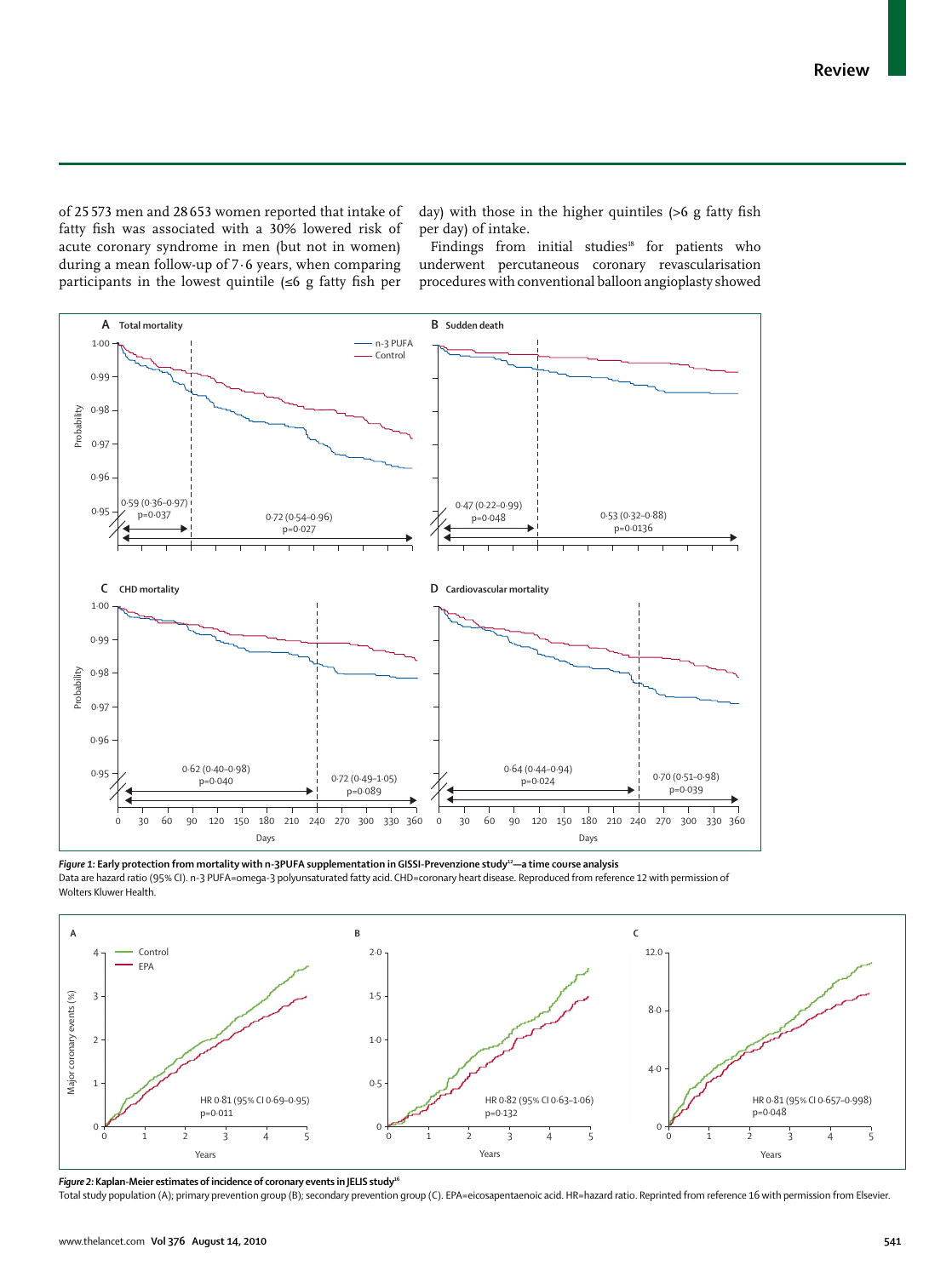|                                                                                                                                                           | Study type                                                                | <b>Main findings</b>                                                                                                                                                                                                                       |  |  |  |  |
|-----------------------------------------------------------------------------------------------------------------------------------------------------------|---------------------------------------------------------------------------|--------------------------------------------------------------------------------------------------------------------------------------------------------------------------------------------------------------------------------------------|--|--|--|--|
| Bang et al <sup>3</sup>                                                                                                                                   | Observational                                                             | Low rates of CHD death in Greenland Eskimos consuming large amounts of seafood                                                                                                                                                             |  |  |  |  |
| Albert et al <sup>8</sup> (US Physicians<br>Health Study)                                                                                                 | Observational                                                             | Consumption of fish at least once per week associated with reduced risk of SCD in men                                                                                                                                                      |  |  |  |  |
| Albert et $a^{21}$                                                                                                                                        | Epidemiological                                                           | Raised blood content of n-3 PUFA associated with reduced risk of sudden death in men<br>without evidence of previous cardiovascular disease                                                                                                |  |  |  |  |
| Lemaitre et al <sup>22</sup><br>(Cardiovascular Health Study)                                                                                             | Epidemiological                                                           | Raised intake of n-3 PUFA associated with reduced risk of fatal ischaemic heart disease in older<br>adults ( $\geq 65$ years)                                                                                                              |  |  |  |  |
| Streppel et al <sup>23</sup>                                                                                                                              | Epidemiological                                                           | Consumption of fatty fish associated with reduced risk of SCD. No clear relation between dose<br>of n-3 PUFA and risk of SCD                                                                                                               |  |  |  |  |
| Burr et al <sup>10</sup> (DART study)                                                                                                                     | Clinical trial (after MI with dietary<br>intervention)                    | A modest intake of fatty fish (two or three portions per week) reduced mortality in men who<br>had recovered from MI                                                                                                                       |  |  |  |  |
| GISSI-Prevenzione<br>Investigators <sup>11</sup>                                                                                                          | Clinical trial<br>(post-MI with supplements)                              | Treatment with n-3 PUFA lowered risk of overall of cardiovascular disease and SCD                                                                                                                                                          |  |  |  |  |
| Burr et al <sup>24</sup> (DART-2 study)                                                                                                                   | Clinical trial (stable CAD with<br>dietary advice)                        | Men advised to eat oily fish, and especially those supplied with fish-oil capsules had a raised<br>risk of cardiac death, especially of SCD                                                                                                |  |  |  |  |
| Svensson et al <sup>13</sup>                                                                                                                              | Clinical trial (secondary<br>prevention in haemodialysis,<br>supplements) | Treatment with n-3 PUFAs did not reduce total number of cardiovascular events and death in a<br>high-risk population but substantially reduced the number of MIs as a secondary outcome                                                    |  |  |  |  |
| Yokoyama et al <sup>16</sup> (JELIS study)                                                                                                                | Clinical trial (primary prevention<br>with supplements)                   | Treatment with n-3 PUFA had no benefit on major coronary events in the primary prevention<br>group, but in the secondary prevention subgroup a reduction in non-fatal coronary events but<br>not in cardiovascular mortality were reported |  |  |  |  |
| GISSI-HF Investigators <sup>25</sup>                                                                                                                      | Clinical trial (heart failure with<br>supplements)                        | Treatment with n-3 PUFA reduced all-cause mortality but not SCD; a substantial reduction in<br>death due to presumed arrhythmias                                                                                                           |  |  |  |  |
| Bucher et al <sup>26</sup>                                                                                                                                | Meta-analysis                                                             | Dietary and non-dietary intake of n-3 PUFA reduces overall mortality, mortality due to MI, and<br>SCD in patients with CHD                                                                                                                 |  |  |  |  |
| León et al <sup>27</sup>                                                                                                                                  | Systematic review                                                         | n-3 PUFA supplementation associated with reduction in deaths from cardiac causes but no<br>effect on arrhythmias or all-cause mortality                                                                                                    |  |  |  |  |
| Zhao et al <sup>28</sup>                                                                                                                                  | Systematic review                                                         | n-3 PUFA has a beneficial effect on prevention of SCD in patients with previous MI but not in<br>patients who have angina                                                                                                                  |  |  |  |  |
| CHD=coronary heart disease. SCD=sudden cardiac death. n-3 PUFA=omega-3 polyunsaturated fatty acid. MI=myocardial infarction. CAD=coronary artery disease. |                                                                           |                                                                                                                                                                                                                                            |  |  |  |  |
| Table 1: Evidence for the effect of n-3 PUFA on SCD and cardiovascular mortality                                                                          |                                                                           |                                                                                                                                                                                                                                            |  |  |  |  |

some promising results for reduced risk of restenosis, but in several large studies<sup>19</sup> undertaken subsequently, no benefit was reported. All available evidence for this patient group was obtained in the pre-stent era, and is less relevant to present clinical practice than prevtiously, because stent insertion is now used for almost every coronary angioplasty procedure. In the only study<sup>20</sup> to investigate graft-vessel patency after surgical coronary revascularisation, investigators reported a substantial reduction in angiographic vein-graft occlusion after 1 year of supplementation with 3·4 g per day of n-3 PUFAs.

Information about the role of n-3 PUFA intake or supplementation in primary prevention of coronary artery disease is scarce, but the available evidence suggests that those with hyperlipidaemia and diabetes might benefit most. The main benefit reported for the secondary prevention relates to the reduction in occurrence of sudden cardiac death, leading to much interest in the role of n-3 PUFAs in prevention of sudden cardiac death and their anti-arrhythmic potential.

## **Sudden cardiac death and ventricular arrhythmias**

Several observational and interventional studies reported that high intakes of n-3 PUFAs reduced risk of cardiovascular mortality and sudden cardiac death, especially in patients with previous myocardial infarction (table 1). The most convincing evidence for a protective role of n-3 PUFAs against sudden cardiac death comes from a subanalysis of the GISSI-Prevenzione study<sup>12</sup> showing a significant reduction  $(p=0.048)$  within 4 months after a myocardial infarction. The presumed mechanism of such benefit would be a reduction in lifethreatening ventricular arrhythmias—the most common cause of sudden cardiac death in the early stages after a myocardial infarction.

The role of n-3 PUFA in reduction of risk of sudden cardiac death in patients with non-ischaemic cardiac disease is unknown, and very little investigation has been done in this area. Investigators of a study<sup>29</sup> in a small number of patients with dilated cardiomyopathy reported beneficial alterations in known risk indicators for sudden cardiac death. In the GISSI Heart Failure study, $25$  in which half of participants had heart failure attributable to non-ischaemic causes, sudden cardiac death was not greatly reduced. However, the greatest proportion of reduction in the primary endpoints of total mortality and hospital admission was attributed to a reduction in such events because of a presumed arrhythmic cause.

Anti-arrhythmic potential of n-3 PUFAs was tested in patients with an automatic implantable cardioverter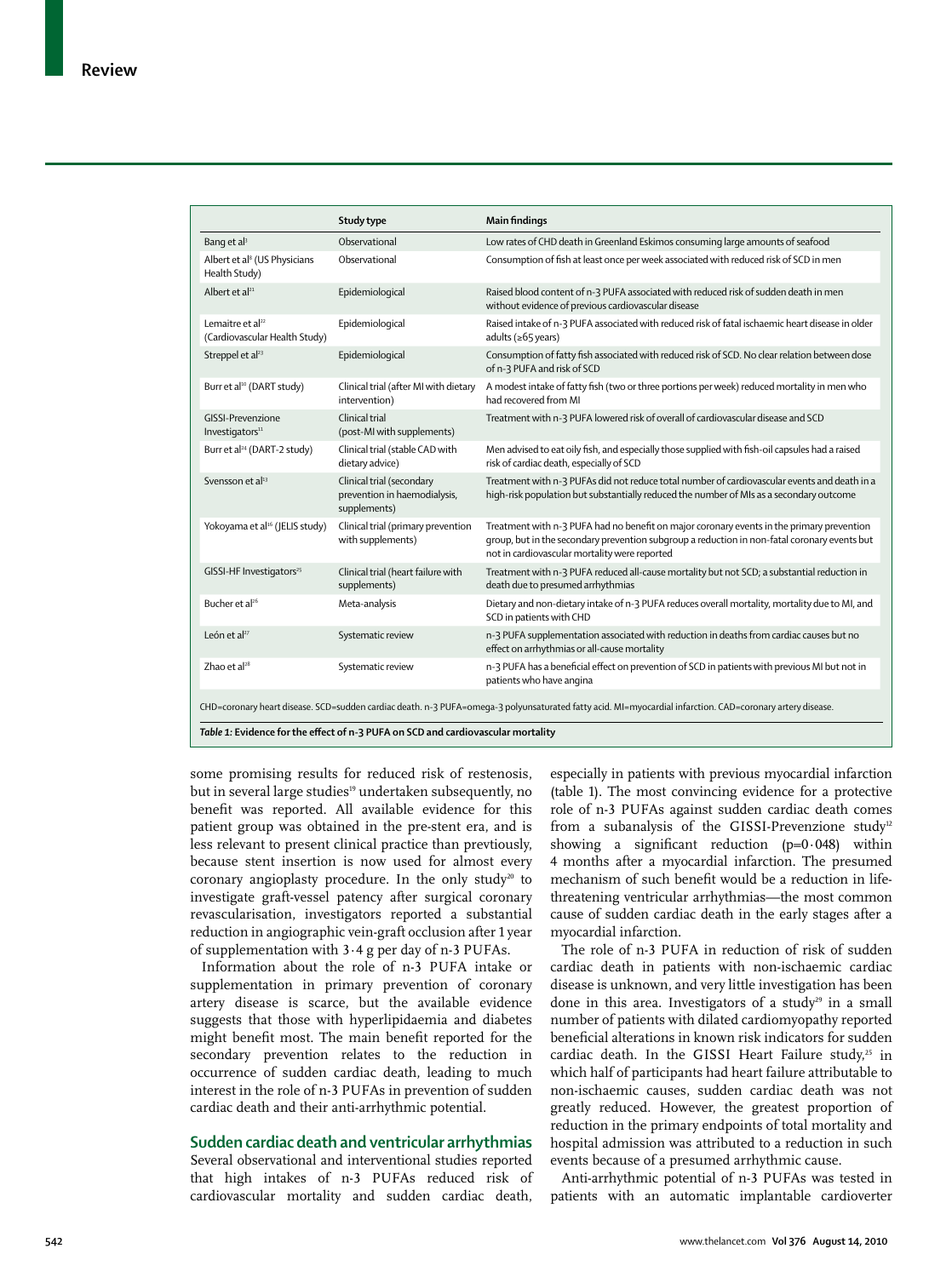|                                                                               | Mode of n-3 PUFA administration                 | Electrophysiological effect       | <b>Triggered activity</b> | Re-entry  |  |  |  |
|-------------------------------------------------------------------------------|-------------------------------------------------|-----------------------------------|---------------------------|-----------|--|--|--|
| Xiao et al, 37,38 Leifert et al <sup>39</sup>                                 | Acutely applied (compare circulating<br>levels) | Inhibition of sodium channel      | Decreased                 | Increased |  |  |  |
| Verkerk et al <sup>35</sup>                                                   | Supplemented in feeds (incorporated)            | Shortening of action potential    | Decreased                 | Increased |  |  |  |
| Dhein et $al^{36}$                                                            | Acute infusion (compare circulating<br>levels)  | Slowing of ventricular conduction | Decreased                 | Increased |  |  |  |
| n-3 PUFA=omega-3 polyunsaturated fatty acid.                                  |                                                 |                                   |                           |           |  |  |  |
| Table 2: Potential effect of n-3 PUFAs on mechanisms of arrhythmia initiation |                                                 |                                   |                           |           |  |  |  |

defibrillator. Results of such studies have reported inconsistent results, with one study showing marginal benefit,<sup>30</sup> another no effect,<sup>31</sup> and a third<sup>32</sup> suggesting a possibility of increased risk of ventricular arrhythmic episodes in patients whose qualifying arrhythmia was ventricular tachycardia rather than ventricular fibrillation. An absence of overall effect was also reported in a metaanalysis<sup>33</sup> of these studies and in a systematic review of studies on mortality and arrhythmias, including a study of an appropriate implantable cardioverter defibrillator therapy as a marker of arrhythmic burden.<sup>27</sup> Moreover, one clinical study<sup>24</sup> reported that patients with coronary artery disease without previous myocardial infarction could have a heightened risk of sudden cardiac death with a high n-3 PUFA intake. Although this study had methodological limitations, evidence from studies in laboratory animals showed that n-3 PUFAs in the presence of coronary ischaemia, without previous myocardial infarction, might predispose to an increased risk of ventricular arrhythmias.<sup>34</sup> The conflicting finding and the apparent absence of benefit in studies designed to assess a direct anti-arrhythmic effect could be attributable to differences in the mechanisms of arrhythmia initiation in subsets within these study populations.

The two common mechanisms of initiation of lifethreatening ventricular arrhythmias are triggered activity and re-entry. Of the cellular electrophysiological effects of n-3 PUFAs, shortening of action potential duration<sup>35</sup> and slowing of impulse conduction,<sup>36</sup> which would affect triggered activity with a favourable outcome, could promote re-entry in a susceptible substrate (table 2). Thus, a given patient could have either a lowered or raised risk of serious ventricular arrhythmias on the basis of the mechanism of initiation of the arrhythmia.<sup>40</sup> Thus, patients who have had a recent myocardial infarction and heart failure, with triggered activity as the predominant mechanism of arrhythmia initiation, would have a beneficial reduction in arrhythmias, whereas those with ischaemic heart disease in the absence of previous myocardial infarction and any other clinical situation in which the predominant mechanism of arrhythmia initiation is re-entry could be expected to have heightened arrhythmic risk. This finding is especially important because it suggests that patient selection could be a crucial issue before starting therapy with n-3 PUFAs.

In experimental studies, mostly done in laboratory animals, researchers have reported that n-3 PUFAs have several potential anti-arrhythmic effects<sup>40,41</sup>—most notably a direct effect on cardiac ion channels. Initial data<sup>37</sup> from single-cell experiments with isolated cardiomyocytes showed that acute application of purified n-3 PUFAs had a profound inhibitory effect on sodium channels, reducing the peak sodium current by more than 50% and shifting the steady-state inactivation towards negative potentials, thus reducing excitability. This finding was supported by other similar studies,38,39 leading to the hypothesis that n-3 PUFAs exert their predominant anti-arrhythmic effect by their inhibitory action on sodium channels. However, when cardiac cells with high membrane incorporation of n-3 PUFA, which was obtained from animals fed a diet fortified with fish oil, were studied, this effect was not consistently reported. Further studies in laboratory animals revealed that n-3 PUFAs have a diverse range of effects on other ion channels, such as potassium channels, L-type calcium channels, sodium-calcium exchanger proteins, and calcium-handling proteins (table 3). n-3 PUFAs have also been shown to alter membrane fluidity,<sup>56</sup> with consequent effects on ion transport. Thus, we would expect that the net effect would be derived from the sum of all these effects, on the basis of the relative concentrations and potencies of circulating free and incorporated n-3 PUFAs, along with the state of excitability of the substrate and mechanism of arrhythmia initiation.

In addition to a direct anti-arrhythmic effect, other mechanisms that could explain some or all of the observed benefits from large clinical trials have been reported. These mechanisms are: beneficial modulation of the autonomic tone shown as improved heart rate variability;<sup>57-59</sup> reduction in basal heart rate,<sup>60</sup> probably due to an inhibitory effect on the pacemaker current (the funny current- $I_d$ ) in the sinus node cells;61 and nutritional preconditioning similar to ischaemic preconditioning, restricting infarct size and reducing reperfusion-induced arrhythmias.<sup>62</sup>

However, in the OMEGA multicentre study<sup>63</sup> in Germany, no significant reduction in sudden cardiac death or coronary events were reported in a cohort of patients who had an optimum use of conventional therapy, such as β blockers, statins, and angiotensinconverting enzyme inhibitors with a high rate of revascularisation procedures, which are used in standard clinical practice. Even though this study had a low power to detect such events, the possibility that n-3 PUFAs might not confer additional benefits to those treated with optimum conventional medical therapy needs to be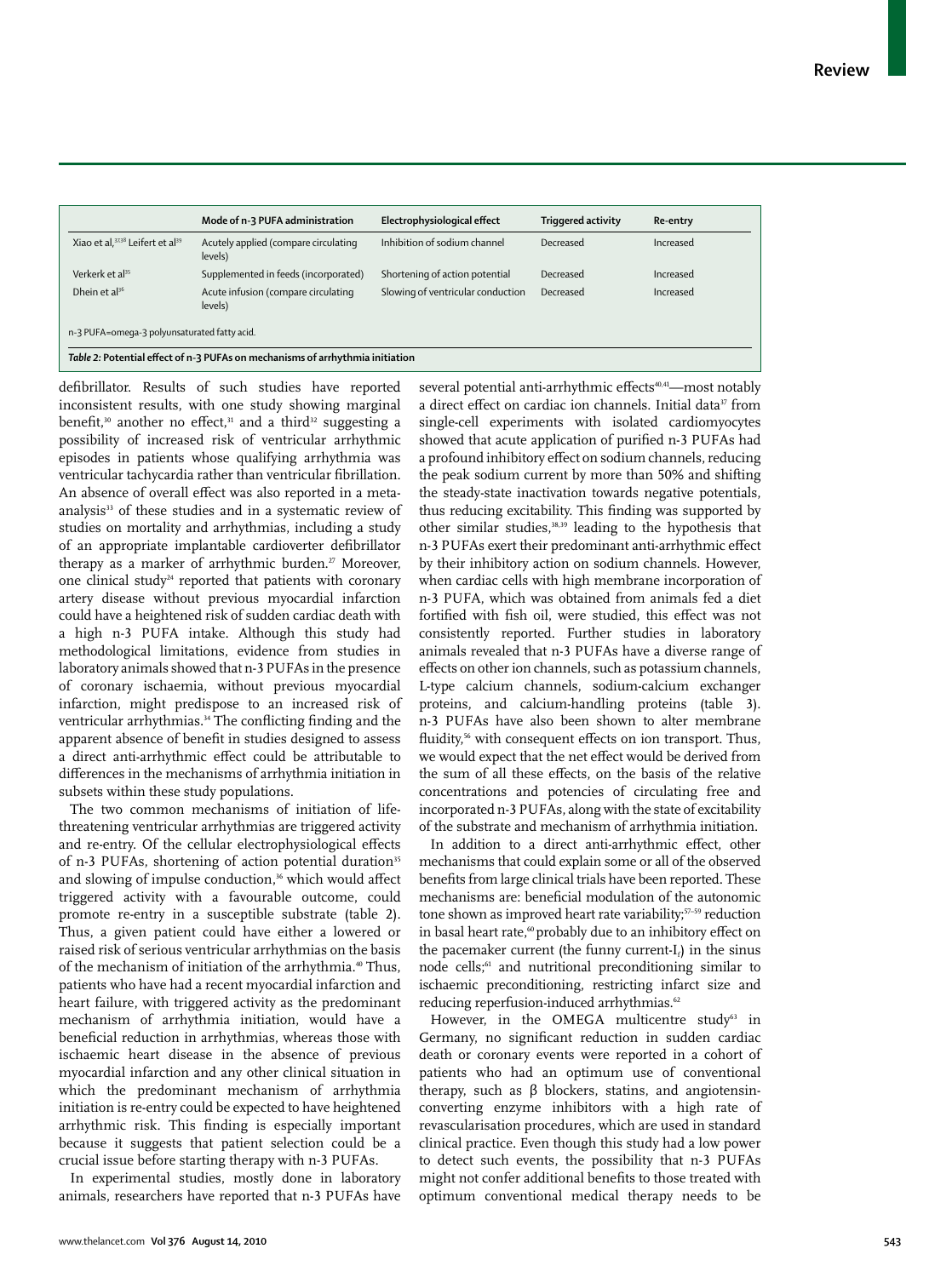|                                 | Study type                                                                                      | <b>Main findings</b>                                                                                                                                                                                                                                                                                                            |
|---------------------------------|-------------------------------------------------------------------------------------------------|---------------------------------------------------------------------------------------------------------------------------------------------------------------------------------------------------------------------------------------------------------------------------------------------------------------------------------|
| McLennan et $al^{42}$           | Dietary supplementation in a whole animal model<br>(rat)                                        | n-3 PUFAs (tuna fish oil) reduced vulnerability to both ischaemic and reperfusion arrhythmias                                                                                                                                                                                                                                   |
| McLennan et al <sup>43</sup>    | Dietary supplementation in a whole animal model<br>(rat)                                        | n-3 PUFAs reduced reperfusion arrhythmias; fatal VF was reduced in the n-3 PUFA group compared with the saturated<br>fat group                                                                                                                                                                                                  |
| McLennan et al <sup>44</sup>    | Dietary supplementation in a whole animal model<br>(marmoset monkey)                            | n-3 PUFA reduced vulnerability of normal or ischaemic myocardium to arrhythmias (measured as VF threshold) in a<br>non-human primate                                                                                                                                                                                            |
| Billman et al <sup>45</sup>     | Intravenous administration in a whole animal<br>model (dog)                                     | Intravenous administration of EPA or DHA prevented fatal ischaemia-induced arrhythmias in an infarct model                                                                                                                                                                                                                      |
| Macleod et al <sup>46</sup>     | Acute application in ventricular myocytes (rat and<br>quineapig)                                | Acute application of EPA shortened action potential and increased refractory period                                                                                                                                                                                                                                             |
| Verkerk et al <sup>35</sup>     | Dietary supplementation; incorporation in<br>ventricular myocytes (piq)                         | n-3 PUFA shortened action potential duration, inhibited L-type calcium current, reduced re-opening of calcium<br>channels at plateau potentials, which could prevent triggered activity; no effect on transient outward current but an<br>increase in Ik1 and IkS potassium currents and inhibition of sodium-calcium exchanger |
| Dhein et al <sup>36</sup>       | Acute application in whole heart preparation<br>(rabbit)                                        | Threshold for elicitation of a ventricular extrasystole was enhanced by DHA and EPA; DHA dose-dependently reduced<br>longitudinal and transverse propagation velocity                                                                                                                                                           |
| Xiao et al <sup>37</sup>        | Acute application in isolated ventricular myocytes<br>(neonatal rats)                           | EPA reduced (51%) peak sodium current                                                                                                                                                                                                                                                                                           |
| Leifert et al <sup>39</sup>     | Acute application in isolated ventricular myocytes<br>(adult rats)                              | EPA and DHA shifted the voltage dependence of activation of the sodium channel to more positive potentials, and<br>this effect correlated with increase in membrane fluidity                                                                                                                                                    |
| Leifert et al <sup>47</sup>     | Dietary supplementation; incorporation in<br>ventricular myocytes (adult rat)                   | Incorporated n-3 PUFA had no effect on peak sodium current or the voltage dependent activation of sodium channels                                                                                                                                                                                                               |
| Ferrier et al <sup>48</sup>     | Acute application in isolated ventricular myocytes<br>(quineapiq)                               | DHA suppressed L-type calcium current while preserving myocardial function                                                                                                                                                                                                                                                      |
| Bogdanov et al <sup>49</sup>    | Acute application in isolated ventricular myocytes<br>(adult rat)                               | At low concentrations, EPA and DHA inhibited transient outward potassium current and prolonged action potential                                                                                                                                                                                                                 |
| Xiao et al <sup>50</sup>        | Acute application in cultured myocytes                                                          | EPA inhibited outward and inward sodium-calcium exchanger current                                                                                                                                                                                                                                                               |
| Swan et al <sup>51</sup>        | Acute application in isolated ventricular myocytes<br>(adult rat)                               | EPA reduced frequency of spontaneous waves of calcium release, decreased diastolic calcium concentrations, and<br>increased calcium wave amplitudes and propagation                                                                                                                                                             |
| Berecki et al <sup>52</sup>     | Dietary supplementation; incorporation in<br>ventricular myocytes (pig)                         | Myocytes from n-3 PUFA-treated pigs displayed decreased SR calcium content, reduced L-type calcium current, and<br>less recruitment of the sodium-calcium exchange current in response to noradrenalin                                                                                                                          |
| Dujardin et al <sup>53</sup>    | Dietary supplementation; incorporation into<br>Langendorff-perfused hearts (rabbit)             | DHA inhibited ultra-fast sodium current and reduced dofetilide-induced changes in triangulation, reverse use-<br>dependence, instability, and dispersion of cardiac action potential                                                                                                                                            |
| Xiao et al <sup>54</sup>        | Acute application in vivo; pericardial<br>administration (pig)                                  | Pericardial infusion of DHA reduced malignant arrhythmias and infarct sizes in a porcine infarct model                                                                                                                                                                                                                          |
| Den Ruijter et al <sup>55</sup> | Acute application in isolated ventricular myocytes;<br>heart failure (human beings and rabbits) | n-3 PUFAs (EPA and DHA) abolished triggered activity, reduced delayed after depolarisations and calcium after<br>transients, reduced action potential shortening and intracellular calcium elevation in response to noradrenalin                                                                                                |
| Coronel et al <sup>34</sup>     | Dietary supplementation; incorporation in<br>ventricular myocytes (piq)                         | More episodes of ischaemia-induced VT/VF in n-3 PUFA group; myocardial excitability reduced during the early phase<br>of arrhythmogenesis in n-3 PUFA group, but in the late phase excitability was more reduced in the control group than<br>in n-3 PUFA group                                                                 |

n-3 PUFA=omega-3 polyunsaturated fatty acid. VF=ventricular fibrillation. EPA=eicosapentaenoic acid. DHA=docosahaexaenoic acid. SR=sarcoplasmic reticulum. VT=ventricular tachycardia.

Table 3: Studies in animal models on the effect of n-3 PUFA on ventricular arrhythmogenesis

addressed, because previous studies were done in patients with suboptimum use of these agents (table 4).

## **Atrial arrhythmias**

Atrial fibrillation is the most common cardiac arrhythmia reported in clinical practice. Drug treatments for this disorder are restricted by proarrhythmic effects on the ventricles, and a need exists to identify effective drugs that can be used to treat atrial arrhythmias with a minimum risk of ventricular arrhythmia. In the absence of coronary ischaemia, n-3 PUFAs are unlikely to increase risk of ventricular arrhythmias, and might have the potential to be useful in management of atrial fibrillation. However, evidence for the effect of n-3 PUFAs on the incidence of atrial fibrillation seems to be inconsistent.

In large epidemiological studies $64,65$  investigating the effect of fish intake on the risk of development of atrial fibrillation, researchers reported an absence of benefit, but in a prospective population-based study of adults 65 years and older investigators reported that risk of this disorder was lowered with consumption of grilled or baked fish,<sup>66</sup> with a possible dose-response effect that was confirmed by measurements of plasma concentrations of eicosa pentaenoic acid and docosahexaenoic acid. In another observational study $67$  in men older than 42 years, high serum concentrations of docosahexaenoic acid had a protective effect against atrial fibrillation during a follow-up of 17 years.

Data for the role of therapeutic supplementation of n-3 PUFAs in management of atrial fibrillation are restricted to few studies with relatively small sample sizes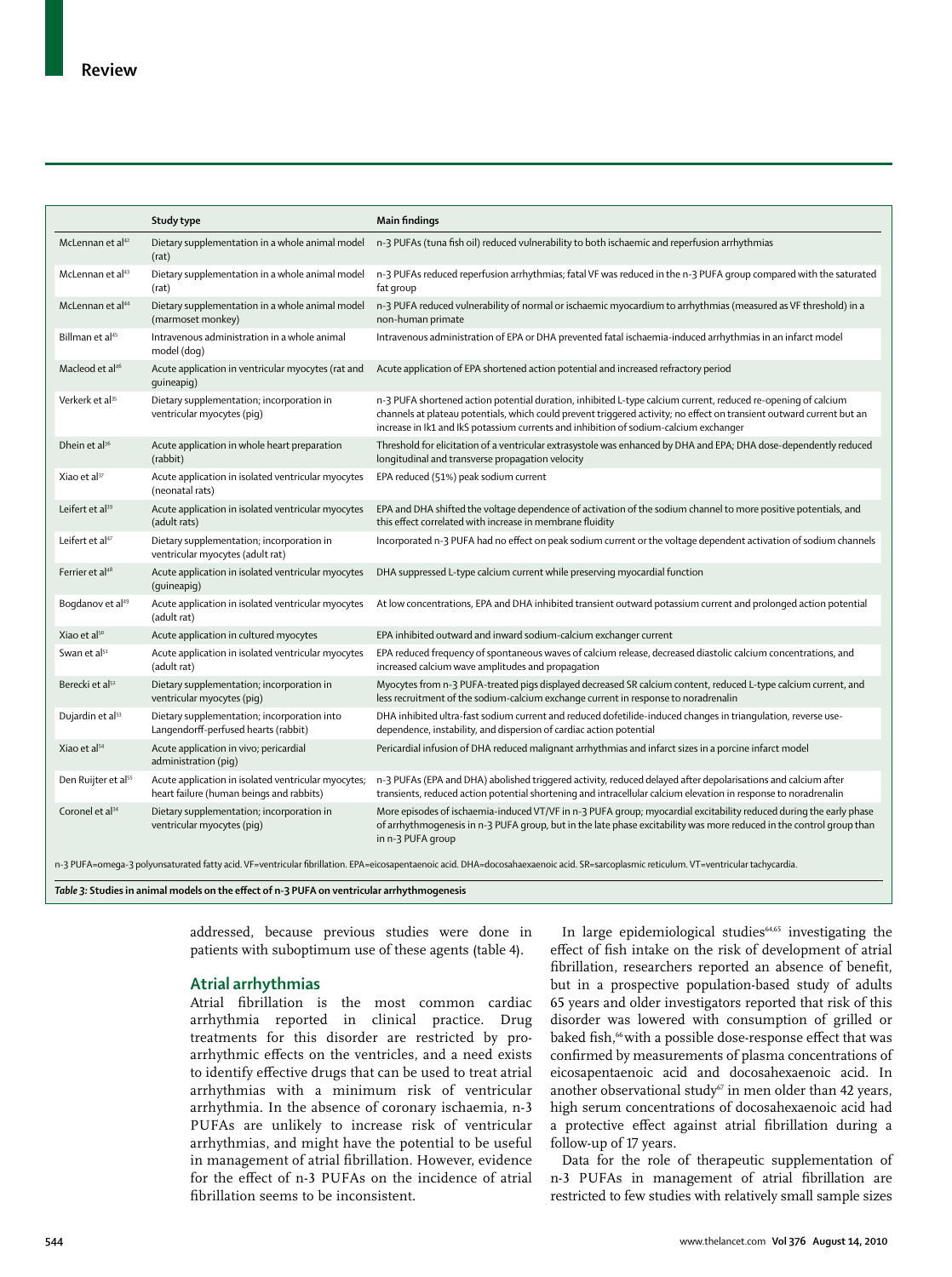|                                                                                                                                                                                                                                                                                                                                                                                                                    | Antiplatelet drugs (%) | Cholesterol-lowering agents<br>$(\%)$ | Cholesterol-lowering agents<br>(%) | ACEI/ARB (%) | Relative risk reduction<br>in CV mortality (%) |  |  |
|--------------------------------------------------------------------------------------------------------------------------------------------------------------------------------------------------------------------------------------------------------------------------------------------------------------------------------------------------------------------------------------------------------------------|------------------------|---------------------------------------|------------------------------------|--------------|------------------------------------------------|--|--|
| DART <sup>10</sup>                                                                                                                                                                                                                                                                                                                                                                                                 | 10.2%                  | <b>NA</b>                             | <b>NA</b>                          | <b>NA</b>    | 31.0%                                          |  |  |
| $GISSLP$ revenzione <sup>11*</sup>                                                                                                                                                                                                                                                                                                                                                                                 | 87.9%                  | 28.6%                                 | 28.6%                              | 40.9%        | 17.7%                                          |  |  |
| OMFGA <sup>63</sup>                                                                                                                                                                                                                                                                                                                                                                                                | 95.0%                  | 94.0%                                 | 94.0%                              | 83.0%        | No difference                                  |  |  |
| Data are percentage of study population. ACEI=angiotensin-converting enzyme inhibitor. ARB=angiotensin receptor blocker. CV=cardiovascular. n-3 PUFA=omega-3<br>polyunsaturated fatty acid. NA=not applicable. *All data derived from values at 6 months' follow-up, when reduction in CV mortality was significant. +Trials were<br>included if the full set of data for concomitant drug therapy were available. |                        |                                       |                                    |              |                                                |  |  |

*Table 4:* **Comparison of concomitant drug therapy and cardiovascular mortality in clinical trials with n-3 PUFA†**

that were undertaken in patients undergoing cardiac surgery. Of these, one study<sup>68</sup> reported a significant reduction  $(p=0.013)$  in occurrence of postoperative atrial fibrillation after coronary artery bypass graft surgery in patients who were supplemented with 2 g per day of n-3 PUFA for as few as 5 days before surgery. In another,<sup>69</sup> investigators used high concentrations of n-3 PUFAs (100 mg/kg bodyweight per day) as an intravenous infusion for a short period (24–72 h) in the perioperative phase and reported similar benefits, but another study<sup>70</sup> showed that these fatty acids do not reduce risk of atrial fibrillation after this surgery, with a possible increase in risk. Postoperative atrial fibrillation, however, might not be an appropriate model to study the effectiveness of an agent in management of common clinical forms of atrial fibrillation, because the cause and pathology of postoperative atrial fibrillation differs substantially from those of this disorder in the general population.

Atrial fibrillation is a heterogeneous disease that affects various age groups. Often young patients (≤35 years) have lone atrial fibrillation in the absence of structural heart disease, whereas olderindividuals (typically ≥65 years) have underlying cardiovascular disorders that result in structural remodelling of the atrium, predisposing to atrial fibrillation. Therefore, on the basis of available evidence, we can postulate that n-3 PUFAs might have a beneficial effect on the structural remodelling of the atrium but a lessened effect on electrical remodelling, underpinning maintenance of atrial fibrillation in lone atrial fibrillation. This view is supported by the observation that n-3 PUFAs do not have a great effect on the atrial electrical properties in an atrially paced model of atrial fibrillation, whereas they have substantial benefits in a ventricular-paced (heart failure) model of this disorder.<sup>71</sup> These issues can be addressed by further research in patients with atrial fibrillation with and without underlying structural heart disease.

## **Heart failure**

Findings from epidemiological studies $72$  have shown an inverse association between consumption of fish and risk of heart failure. In a large observational study with 60 000 participants who were followed up for 13 years, investigators reported a reduction in death attributable to heart failure with increased fish intake.<sup>73</sup> The Atherosclerosis Risk in Communities (ARIC) study,<sup>74</sup> a prospective study of 3592 white men and women, reported for 14·2 years of follow-up that raised serum concentrations of n-3 PUFAs, especially docosahexaenoic acid, were associated with a lowered incidence of heart failure in women. The GISSI Prevenzione Investigators<sup>75</sup> reported that the observed reduction in sudden cardiac death in patients who had had myocardial infarction was most pronounced in those with evidence of systolic left-ventricular dysfunction. In a large randomised study, GISSI HF Investigators<sup>25</sup> reported substantial reductions in overall mortality and admissions in patients with New York Heart Association class II–IV heart failure with 1 g per day of eicosapentaenoic and docosahexaenoic acid (figure 3). Even though the observed benefit was modest, the fact that the benefits seen were incremental to optimum standard therapy lends support to use of n-3 PUFAs in management of heart failure.

# **Atherosclerosis and stroke**

Researchers for observational studies<sup>76,77</sup> have reported less atherosclerotic plaque burden in native Japanese people compared with Japanese people living in other developed countries and with white people. This finding has been attributed to the high intake of n-3 PUFAs consumed in the traditional Japanese diet. Usually, this traditional diet contains eight to 15 times more n-3 PUFAs than does a typical non-Japanese diet.<sup>78</sup> Although other factors are present in the Japanese diet that could have contributed to the observed reduction in plaque burden, these studies showed that the low atherosclerotic plaque burden was no longer present when adjusted for serum n-3 PUFA content, thus suggesting that the high serum n-3 PUFA content is the most likely explanation for the low plaque burden reported in native Japanese people.

Researchers for a randomised, double blind, placebocontrolled clinical trial<sup>79</sup> with patients with symptomatic carotid atherosclerotic disease undergoing carotid endarterectomy have reported that n-3 PUFAs incorporation into the atherosclerotic plaque could have a plaque-stabilising effect. This study showed that n-3 PUFAs are readily incorporated into advanced atherosclerotic plaques during a short period of supplementation (median 42 days), and this supplementation was associated with a reduced number of macrophages in the plaque, and a plaque morphology suggestive of increased stability. A thin plaque cap with heavy infiltration of inflammatory cells (macrophages and foam cells) increases the likelihood of rupture of the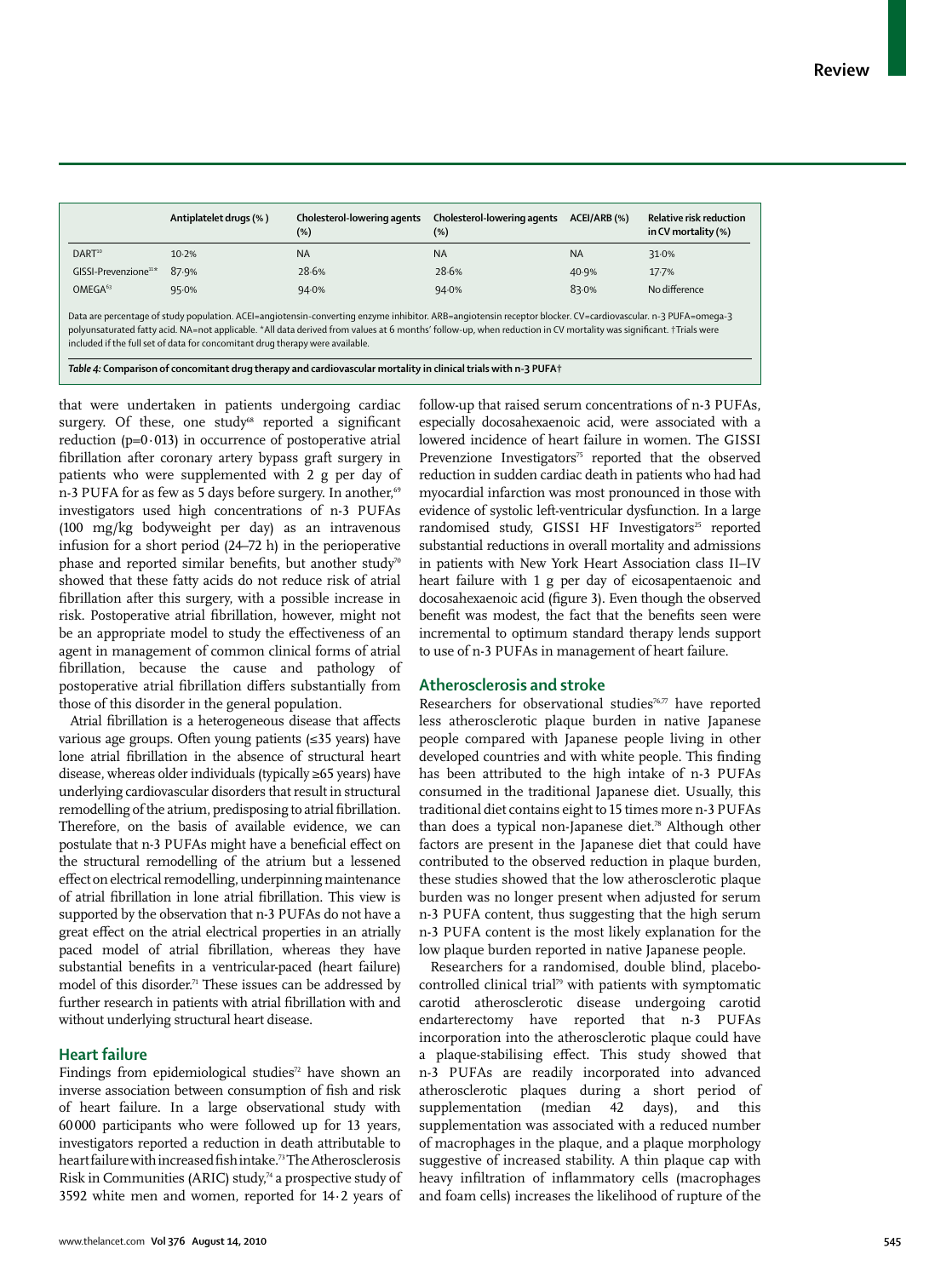

hospital for cardiovascular reasons (B) in GISSI-HF study<sup>25</sup> n-3 PUFA=omega-3 polyunsaturated fatty acid. HR=hazard ratio. Reprinted from reference 25 with permission

from Elsevier.

plaque,<sup>80</sup> and the instability of a plaque has been shown to be related to the number or function of the macrophages and foam cells in the plaque.<sup>80</sup> Hence, the findings of this study,<sup>79</sup> if confirmed in other trials, possibly represent an important mechanism by which n-3 PUFAs could reduce ischaemic cardiovascular events. So far, no data are available for the effects of n-3 PUFA supplementation in reduction of risk of stroke in symptomatic patients with atherosclerotic carotid arterial disease.

## **Dyslipidaemia, diabetes, and hypertension**

A consistent effect of n-3 PUFAs is a lowering of plasma triglyceride concentrations.<sup>1</sup> This effect is achieved by a combination of a reduction in hepatic synthesis of triglycerides and an increased clearance of circulating triglycerides.<sup>81</sup> This effect can be used therapeutically in people in whom diet and lifestyle measures have not led to appropriate concentrations of triglycerides. For this purpose, doses of 2–4 g of n-3 PUFAs are usually needed, and these doses will lower triglyceride concentrations by about 30%. Such an intake of n-3 PUFAs cannot be easily obtained by diet alone and needs to be achieved from supplements. Pharmaceutical preparations of n-3 PUFAs are registered for this indication in some countries.

In the past, concerns have been raised that n-3 PUFAs in high doses might lead to deterioration of diabetic control, but a systematic review<sup>82</sup> on the effect of n-3 PUFAs on glycaemic control and cholesterol concentrations identified no adverse effect on glycaemic control, with a substantial reduction in triglyceride concentrations. n-3 PUFAs could have several beneficial effects in patients with diabetes,<sup>83</sup> and this factor, in addition to the subgroup analysis of the JELIS study showing a substantial reduction in cardiac events in patients with impaired glucose tolerance,<sup>84</sup> suggests that n-3 PUFAs might confer a significant benefit in terms of cardiovascular risk reduction in patients with type-2 diabetes. Large prospective studies in diabetic patients assessing the role of these fatty acids in reduction of risk of cardiovascular events are underway.<sup>85,86</sup>

Hypertension is another important risk factor for cardiac disease, and several studies have indicated that sufficiently high doses of n-3 PUFAs are associated with modest reductions in systemic blood pressure.<sup>87</sup> This effect seems to be more pronounced in people with hypertension and those who are older (≥45 years) than in other groups, and seems to need doses of more than 3 g per day of n-3 PUFAs.<sup>88</sup> Mechanisms proposed to explain this effect include reduced production of the vasoconstrictor thromboxane A<sub>2</sub>, increased synthesis of the vasodilator nitric oxide, improved vascular reactivity and compliance, and an effect on autonomic nerve function.89 The slight reduction in blood pressure of 0·66 mm Hg systolic and 0·35 mm Hg diastolic per g of n-3 PUFA consumed<sup>87</sup> could help to explain at least some of the beneficial effects of n-3 PUFAs on cardiac disease. However, in view of the practical difficulty in achievement of such high concentrations by dietary intake alone, and the availability of several effective and well tolerated drugs to treat hypertension, this treatment is unlikely to have a place in mainline therapy of hypertension.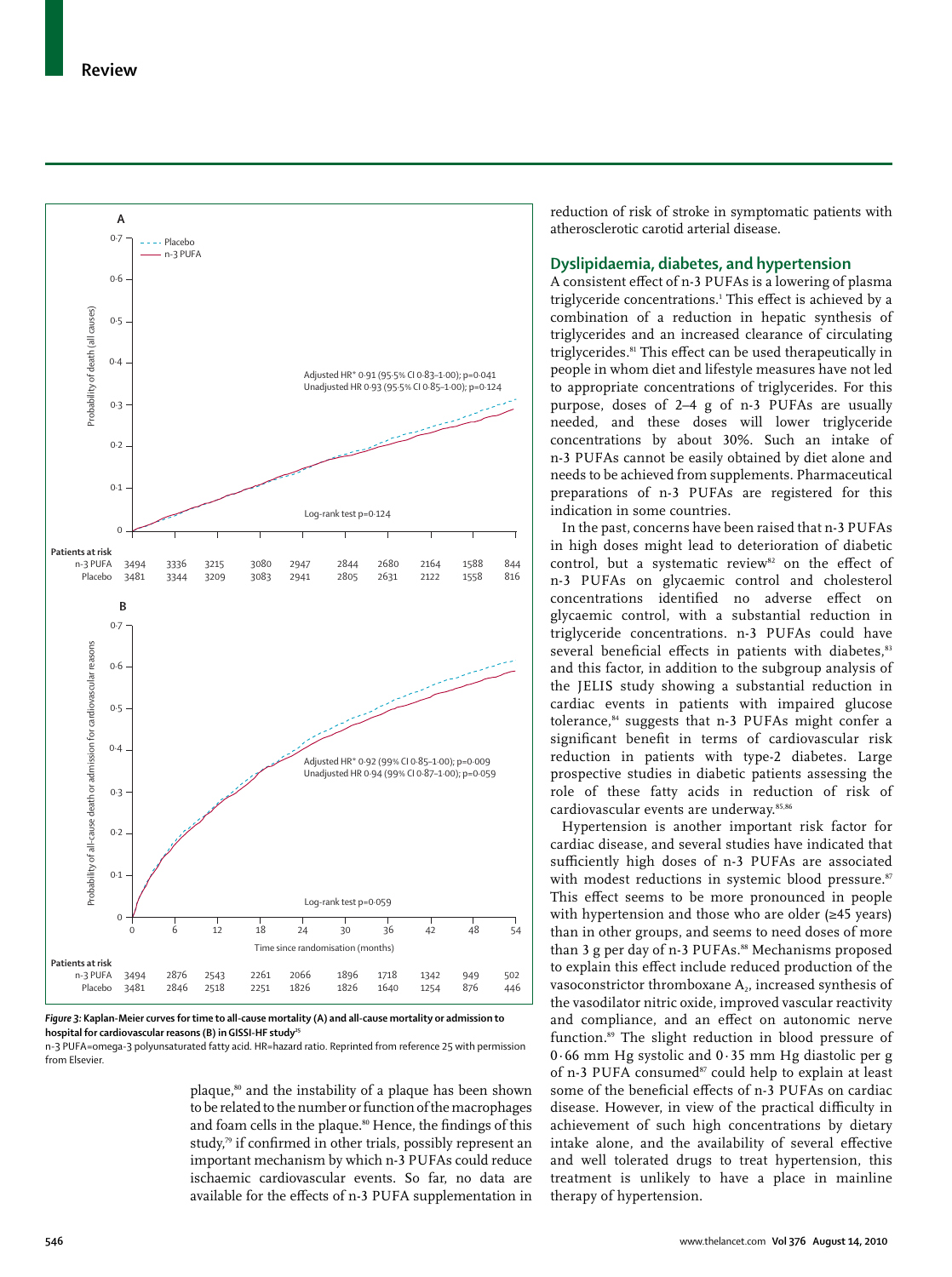# Anti-inflammatory and immunomodulatory **eff ects**

Increased consumption of marine n-3 PUFAs results in their dose-dependent incorporation into cell phospholipids,90 and is partly at the expense of arachidonic acid. A decrease in arachidonic-acid content means a decreased amount of substrate available for synthesis of the classic pro-inflammatory eicosanoids. In keeping with this finding, increased intake of n-3 PUFA in animals and human beings has been reported<sup>91</sup> to decrease production of a range of pro-inflammatory eicosanoids. This effect seems to be evident with an eicosapentaenoic acid intake of more than 2 g per day.90 Eicosapentaenoic acid also gives rise to alternative eicosanoid families, with less inflammatory potential than from analogues of arachidonic acid.<sup>91</sup> Although a reduction in production of arachidonic acid metabolites is thought to be the classic antiinflammatory mechanism, researchers have identified a novel group of mediators derived from eicosapentaenoic acid and docosahexaenoic acid—E-series and D-series resolvins, respectively. These mediators seem to exert potent anti-inflammatory and immunomodulatory actions on neutrophils, macrophages, dendritic cells, and T cells.92,93 Metabolism of docosahexaenoic acid also generates a derivative called neuroprotectin D1, which has also been reported to have potent suppressive effects on neutrophils, macrophages, T cells, and microglia.94,95

Thus, it seems that n-3 PUFAs exert an anti-inflammatory or immunomodulatory action through several mechanisms. A combination of all these effects might be beneficial in various clinical cardiac disorders in which inflammation (eg, acute coronary syndrome) and excessive immune activation (eg, post-cardiac transplant allograft rejection) account for poor outcomes. No clinical trial evidence is yet available to support use of n-3 PUFAs as an immunomodulator after cardiac transplant, but studies in laboratory animals have shown encouraging results.<sup>96,97</sup> This area needs further research before experimental findings can be translated into clinical benefit.

## **Adverse eff ects and drug interactions**

n-3 PUFAs have been reported to reduce synthesis of the platelet agonist thromboxane A2<sup>98</sup> and might also affect platelet reactivity by other mechanisms.<sup>99</sup> This finding raises the possibility of a potential increase in the risk of bleeding when n-3 PUFAs are combined with other oral antiplatelet drugs or anticoagulants. However, clinical studies have reported that supplementation at doses less than 4 g per day, when coprescribed with antiplatelet and anticoagulant drugs, are not associated with increased risk of major or minor bleeding episodes.100,101 Because many cardiovascular benefits of n-3 PUFAs are observed within this dose range, they can be safely used in this patient population. There is some concern about ingestion of mercury when fish are eaten, because some species (eg, sharks and swordfish) have a high mercury content in their muscles. However, commonly consumed oily fish such as most types of tuna, trout, sardines, mackerel, and salmon do not contain high levels of mercury. Purified fish oils used in pharmaceutical grade capsules have negligible amounts.

## **Dietary intake versus therapeutic supplements**

Dietary intake of fish is the most desirable way to increase marine n-3 PUFA intake, but 1 g per day of a n-3 PUFA (eicosapentaenoic acid and docosahexaenoic acid) supplement is equivalent to the fish oil present in about 55–85 g of fresh tuna, sardines, salmon, or trout, and 652 g of Atlantic cod fish<sup>102</sup>—high intakes that are difficult to achieve in most parts of the world. This finding was documented in a study by the EUROACTION study group.103 In this study, despite the fact that the active interventional approaches more than doubled the number of patients consuming recommended levels of oily fish (8% *vs* 17%), increase of long-term changes in diet was poor despite household re-education. Additionally, the n-3 PUFA intakes needed to reduce triglyceride concentrations, coronary events (as shown in the JELIS trial), blood pressure, inflammation, and various other indications probably cannot be achieved by diet alone. Hence, an argument could be made for prescribing supplements in all patients for whom reliable increases in n-3 PUFA intake is indicated.

A new approach suggested by Harris and von Schacky<sup>104</sup> is to measure the content of eicosapentaenoic acid and docosahexaenoic acid in red blood cells, termed the omega-3 index, as an indicator of n-3 PUFA intake, and target dietary modification or supplementation to achieve optimum values of this index. An omega-3 index of 8% or higher has been reported to be associated with the greatest cardioprotection, whereas an index of 4% or less gives the least cardioprotection.104 This approach, if validated in prospective clinical trials, would be a novel and potentially modifiable risk factor for death due to coronary artery disease.

# **Guidelines and further recommendations**

The joint American College of Cardiology and American Heart Assoication statement on n-3 PUFA use recommends an intake of at least two fish meals per week in patients with coronary artery disease, and supplemental therapy for 1 year with 1 g per day of n-3 PUFA ethyl esters for those who have had a myocardial infarction.<sup>1</sup> Recommendations for dietary intake in coronary artery disease are lent support by results of many observational studies, but in patients who have had a myocardial infarction, this evidence is derived solely from one study.<sup>11</sup> In this study, use of conventional medical therapy such as β blockers and rate of coronary revascularisation were low, both of which have been shown to reduce mortality after myocardial infarction. Whether n-3 PUFAs in this setting would confer additional survival benefits is unknown, and further large-scale investigations in this patient group are needed to justify continued use of these agents in this setting.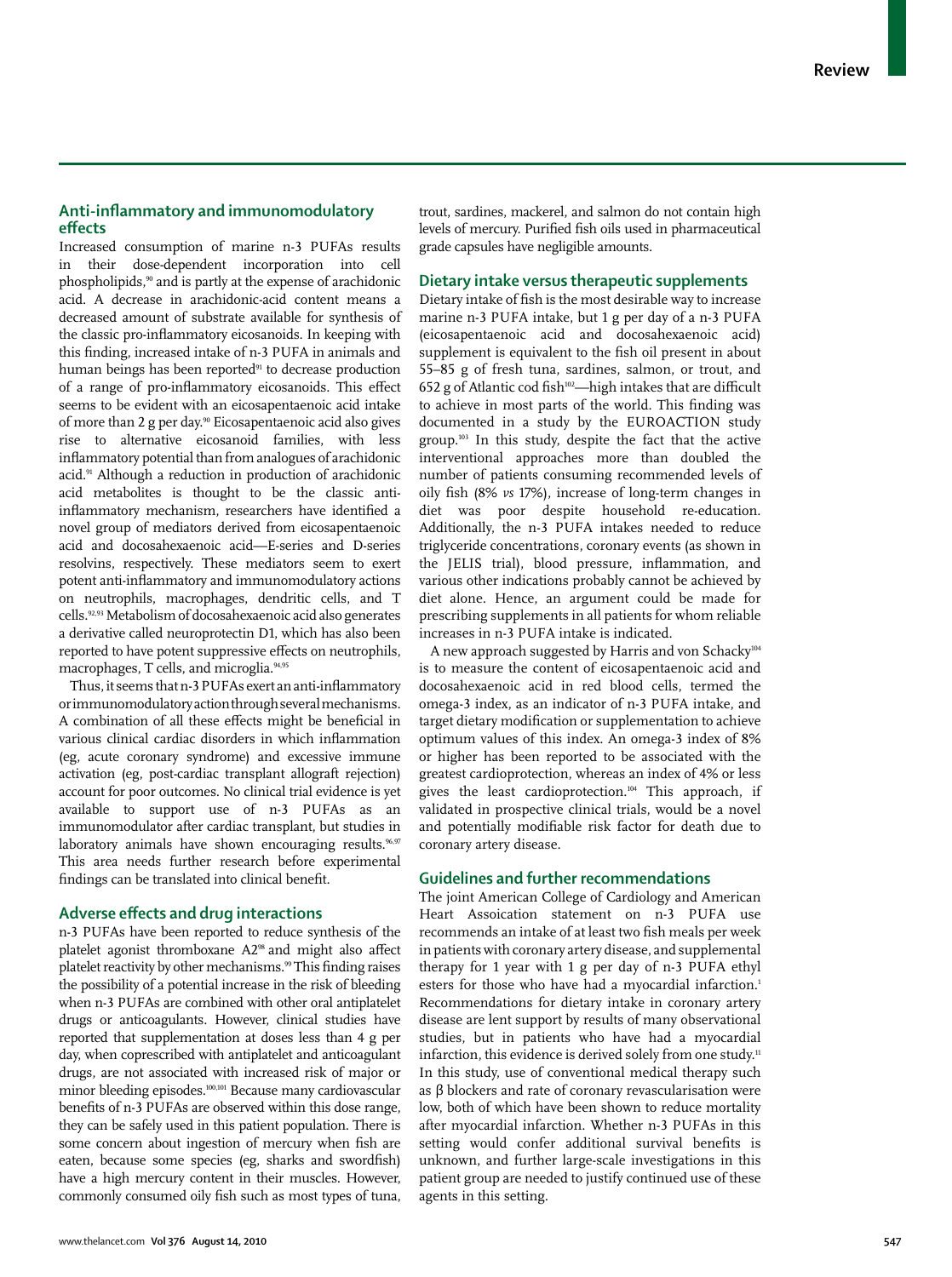In patients with high triglyceride concentrations, present guidelines recommend n-3 PUFA supplementation at a dose approaching 4 g per day. Although clinical studies<sup>105,106</sup> have reported substantial reductions in concentrations of triglycerides with n-3 PUFA supplementation, no data for hard clinical endpoints are available to lend support to this recommendation—further investigation is needed for this area. Use of n-3 PUFA supplements in heart failure is supported by findings of the GISSI HF trial,<sup>25</sup> possibly making a case to incorporate this indication in the present guidelines. In other cardiovascular disorders, such as hypertension and atherosclerotic vascular disease, n-3 PUFA supplementation is restricted by a small effect size, but could be an attractive option as an adjunct to standard therapy.

# **Conclusions**

Marine n-3 PUFAs act as pleiotropic agents on the cardiovascular system with a diverse range of effects, most of which are beneficial. So far, the most important effect seems to be related to reduction in mortality after a myocardial infarction. Although findings from several studies have suggested a mechanistic possibility of an antiarrhythmic effect, those from clinical studies have not convincingly supported this mode of action. The overall effect of n-3 PUFAs in patients with coronary ischaemia without previous myocardial infarction is not established, with a potential benefit in the reduction of ischaemic coronary events set against an ongoing controversy over a possible rise in the risk of arrhythmic events. The antiinflammatory, anti-atherosclerotic, and anti-immunomodulatory effects have not yet been proven to translate into clinical benefits, and further focused studies are needed to explore these properties. Assessment of effectiveness of these agents in the setting of optimum conventional drug therapy and elucidation of the mechanisms of the perceived benefits also need to be established.

### **Contributors**

All authors contributed to this work. PS did the literature search and drafted the initial report. NCD, EBS, and PCC provided intellectual input in refining the report to its final form.

### **Conflicts of interest**

EBS has received research funding from Pronova Biocare—manufacturer of Omacor. PCC has received speaking fees from Solvay Healthcare (UK) and Solvay Pharmaceuticals (Germany), both suppliers of Omacor, and has previously received research funding from Pronova Biocare. As an employee of the University of Southampton, PCC was named as an inventor on patent application 0210212.7 ("Effects of dietary n-3 and n-6 PUFA intake on atheromatous plaque stability") filed in 2002 and licensed to Pronova Biocare in 2003. PS and NCD declare that they have no conflicts of interest.

### **Acknowledgments**

PS is supported by a fellowship from the British Heart Foundation, UK. **References**

- 1 Kris-Etherton PM, Harris WS, Appel LJ, for the Nutrition Committee. AHA scientific statement—fish consumption, fish oil, omega-3 fatty acids, and cardiovascular disease. *Circulation* 2002; **106:** 2747–57.
- NICE. Secondary prevention in primary and secondary care for patients following a myocardial infarction. NICE clinical guideline 48, 2007. London: National Institute for Health and Clinical Excellence, 2007.
- 3 Bang HO, Dyerberg J. Lipid metabolism and ischemic heart disease in Greenland Eskimos. In: Draper H, ed. Advances in Nutrition Research. New York, NY: Plenum Press, 1980: 1–22.
- Kagawa Y, Nishizawa M, Suzuki M. Eicosapolyenoic acids of serum lipids of Japanese islanders with low incidence of cardiovascular diseases. *J Nutr Sci Vitaminol (Tokyo)* 1982; **28:** 441–53.
- 5 Kromhout D, Bosschieter EB, de Lezenne Coulander C. The inverse relation between fish consumption and 20-year mortality from coronary heart disease. *N Engl J Med* 1985; **312:** 1205–09.
- 6 Kromhout D, Feskens EJ, Bowles CH. The protective effect of a small amount of fish on coronary heart disease mortality in an elderly population. *Int J Epidemiol* 1995; **24:** 340–45.
- 7 Dolecek TA, Granditis G. Dietary polyunsaturated fatty acids and mortality in the Multiple Risk Factor Intervention Trial (MRFIT). *World Rev Nutr Diet* 1991; **66:** 205–16.
- 8 Albert CM, Hennekens CH, O'Donnell CJ, et al. Fish consumption and risk of sudden cardiac death. *JAMA* 1998; **279:** 23–28.
- 9 Dyerberg J, Bang HO, Stoffersen E, Moncada S, Vane JR. Eicosapentaenoic acid and prevention of thrombosis and atherosclerosis? *Lancet* 1978; **2:** 117–19.
- 10 Burr ML, Gilbert JF, Holliday RM, et al. Effects of changes in fat, fish, and fibre intakes on death and myocardial reinfarction: diet and reinfarction trial (DART). *Lancet* 1989; **344:** 757–61.
- 11 GISSI-Prevenzione Investigators (Gruppo Italiano per lo Studio della Sopravvivenza nell'Infarto miocardico). Dietary supplementation with n-3 polyunsaturated fatty acids and vitamin E after myocardial infarction: results of the GISSI-Prevenzione trial. *Lancet* 1999; **354:** 447–55.
- 12 Marchioli R, Barzi F, Bomba E, et al, for the GISSI-Prevenzione Investigators. Early protection against sudden death by n-3 polyunsaturated fatty acids after myocardial infarction: time-course analysis of the results of the Gruppo Italiano per lo Studio della Sopravvivenza nell'Infarto Miocardico (GISSI)-Prevenzione. *Circulation* 2002; **105:** 1897–903.
- 13 Svensson M, Schmidt EB, Jørgensen KA, Christensen JH; OPACH Study Group. N-3 fatty acids as secondary prevention against cardiovascular events in patients who undergo chronic hemodialysis: a randomized, placebo-controlled intervention trial. *Clin J Am Soc Nephrol* 2006; **1:** 780–86.
- 14 Guallar E, Aro A, Jiménez FJ, et al. Omega-3 fatty acids in adipose tissue and risk of myocardial infarction: the EURAMIC study. *Arterioscler Thromb Vasc Biol* 1999; **19:** 1111–118.
- 15 Kromhout D, Bloemberg BP, Feskens EJ, Hertog MG, Menotti A, Blackburn H. Alcohol, fish, fibre and antioxidant vitamins intake do not explain population differences in coronary heart disease mortality. *Int J Epidemiol* 1996; **25:** 753–59.
- 16 Yokoyama M, Origasa H, Matsuzaki M, et al, for the Japan EPA lipid intervention study (JELIS) Investigators. Effects of eicosapentaenoic acid on major coronary events in hypercholesterolaemic patients (JELIS): a randomised open-label, blinded endpoint analysis. *Lancet* 2007; **369:** 1090–98.
- 17 Bjerregaard LJ, Joensen AM, Dethlefsen C, et al. Fish intake and acute coronary syndrome. *Eur Heart J* 2010; **31:** 29–34.
- 18 Gapinski JP, VanRuiswyk JV, Heudebert GR, Schectman GS. Preventing restenosis with fish oils following coronary angioplasty. A meta-analysis. *Arch Intern Med* 1993; **153:** 1595–601.
- 19 Arnesen H. n-3 fatty acids and revascularization procedures. *Lipids* 2001; **36** (suppl)**:** 103–06.
- Eritsland J, Arnesen H, Grønseth K, Fjeld NB, Abdelnoor M. Effect of dietary supplementation with n-3 fatty acids on coronary artery bypass graft patency. *Am J Cardiol* 1996; **77:** 31–36.
- 21 Albert CM, Campos H, Stampfer MJ, et al. Blood levels of longchain n-3 fatty acids and the risk of sudden death. *N Engl J Med* 2002; **346:** 1113–18.
- 22 Lemaitre RN, King IB, Mozaffarian D, Kuller LH, Tracy RP, Siscovick DS. n-3 Polyunsaturated fatty acids, fatal ischemic heart disease, and nonfatal myocardial infarction in older adults: the Cardiovascular Health Study. *Am J Clin Nutr* 2003; **77:** 319–25.
- 23 Streppel MT, Ocké MC, Boshuizen HC, Kok FJ, Kromhout D. Long-term fish consumption and n-3 fatty acid intake in relation to (sudden) coronary heart disease death: the Zutphen study. *Eur Heart J* 2008; **29:** 2024–30.
- 24 Burr ML, Ashfield-Watt PA, Dunstan FD, et al. Lack of benefit of dietary advice to men with angina: results of a controlled trial. *Eur J Clin Nutr* 2003; **57**:193-200.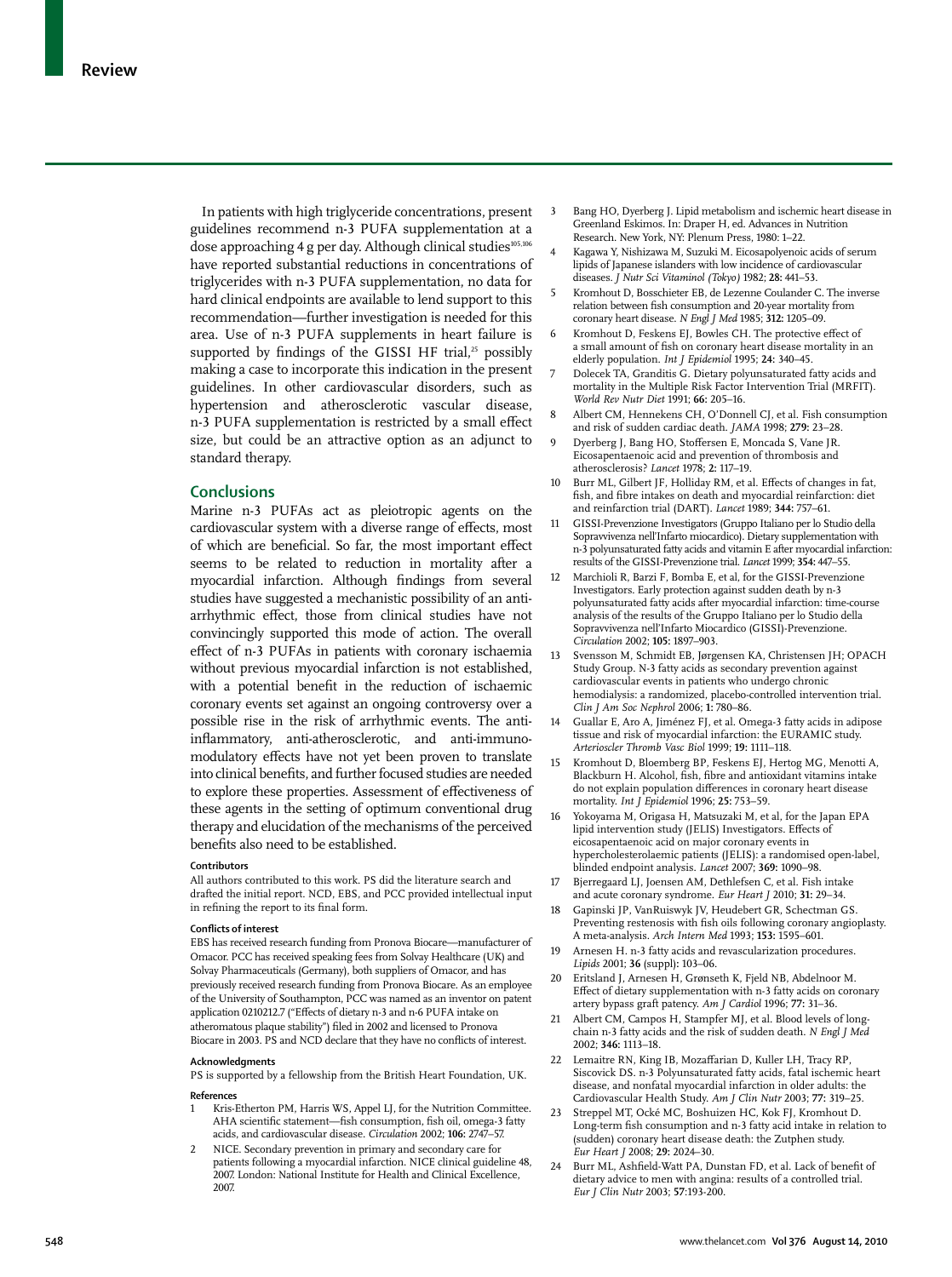- 25 GISSI-HF Investigators. Effect of n-3 polyunsaturated fatty acids in patients with chronic heart failure (the GISSI-HF trial): a randomised, double-blind, placebo-controlled trial. *Lancet* 2008; **372:** 1223–30.
- 26 Bucher HC, Hengstler P, Schindler C, Meier G. N-3 polyunsaturated fatty acids in coronary heart disease: a meta-analysis of randomized controlled trials. *Am J Med* 2002; **112:** 298–304.
- León H, Shibata MC, Sivakumaran S, Dorgan M, Chatterley T, Tsuyuki RT. Effect of fish oil on arrhythmias and mortality: systematic review. *BMJ* 2008; 337: 2931.
- 28 Zhao YT, Shao L, Teng LL, et al. Effects of n-3 polyunsaturated fatty acid therapy on plasma inflammatory markers and N-terminal probrain natriuretic peptide in elderly patients with chronic heart failure. *J Int Med Res* 2009; **37:** 1831–41.
- Nodari S, Metra M, Milesi G, et al. The role of n-3 PUFAs in preventing the arrhythmic risk in patients with idiopathic dilated cardiomyopathy. *Cardiovasc Drugs Ther* 2009; **23:** 5–15.
- Leaf A, Albert CM, Josephson M, et al, for the Fatty Acid Antiarrhythmia Trial Investigators. Prevention of fatal arrhythmias in high-risk subjects by fish oil n-3 fatty acid intake. *Circulation* 2005; **112:** 2762–68.
- Brouwer IA, Zock PL, Camm AJ, et al, for the SOFA Study Group. Effect of fish oil on ventricular tachyarrhythmia and death in patients with implantable cardioverter defibrillators: the Study on Omega-3 Fatty Acids and Ventricular Arrhythmia (SOFA) randomized trial. *JAMA* 2006; **295:** 2613–19.
- 32 Raitt MH, Connor WE, Morris C, et al. Fish oil supplementation and risk of ventricular tachycardia and ventricular fibrillation in patients with implantable defibrillators: a randomized controlled trial. *JAMA* 2005; **293:** 2884–91.
- 33 Brouwer IA, Raitt MH, Dullemeijer C, et al. Effect of fish oil on ventricular tachyarrhythmia in three studies in patients with implantable cardioverter defibrillators. *Eur Heart J* 2009; 30: 820-26
- 34 Coronel R, Wilms-Schopman FJ, Den Ruijter HM, et al. Dietary n-3 fatty acids promote arrhythmias during acute regional myocardial ischemia in isolated pig hearts. *Cardiovasc Res* 2007; **73:** 386–94.
- 35 Verkerk AO, van Ginneken ACG, Berecki G, et al. Incorporated sarcolemmal fish oil fatty acids shorten pig ventricular action potentials. *Cardiovasc Res* 2006; **70:** 509–20.
- 36 Dhein S, Michaelis B, Mohr FW. Antiarrhythmic and electrophysiological effects of long-chain omega-3 polyunsaturated fatty acids. *Naunyn-Schmiedeberg's Arch Pharmacol* 2005; **371:** 202–11.
- 37 Xiao YF, Kang JX, Morgan JP, Leaf A. Blocking effects of polyunsaturated fatty acids on Na+ channels in neonatal rat ventricular myocytes. *Proc Natl Acad Sci* 1995; **92:** 11000–04.
- 38 Xiao YF, Wright SN, Wang GK, Morgan JP, Leaf A. Fatty acids suppress voltage-gated Na+ currents in HEK293t cells transfected with the alpha subunit of the human cardiac sodium channel. *Proc Natl Acad Sci* 1998; **95:** 2680–85.
- 39 Leifert WR, McMurchie EJ, Saint DA. Inhibition of cardiac sodium currents in adult rat myocytes by n-3 polyunsaturated fatty acids. *J Physiol* 1999; **520:** 671–79.
- 40 Den Ruijter HM, Berecki G, Opthof T, Verkerk AO, Zock PL, Coronel R. Pro- and antiarrhythmic properties of a diet rich in fish oil. *Cardiovasc Res* 2007; **73:** 316–25.
- London B, Albert C, Anderson ME, et al. Omega-3 fatty acids and cardiac arrhythmias: prior studies and recommendations for future research: a report from the National Heart, Lung, and Blood Institute and Office Of Dietary Supplements Omega-3 Fatty Acids and their<br>Role in Cardiac Arrhythmogenesis Workshop. *Circulation* 2007; **116:** e320–35.
- McLennan PL, Abeywardena MY, Charnock JS. Dietary fish oil prevents ventricular fibrillation following coronary artery occlusion and reperfusion. *Am Heart J* 1988; **116:** 709–17.
- McLennan PL. Relative effects of dietary saturated, monounsaturated, and polyunsaturated fatty acids on cardiac arrhythmias in rats. *Am J Clin Nutr* 1993; **57:** 207–12.
- McLennan PL, Bridle TM, Abeywardena MY, Charnock JS. Comparative efficacy of n-3 and n-6 polyunsaturated fatty acids in modulating ventricular fibrillation threshold in marmoset monkeys. *Am J Clin Nutr* 1993; **58:** 666–69.
- 45 Billman GE, Kang JX, Leaf A. Prevention of sudden cardiac death by dietary pure omega-3 polyunsaturated fatty acids in dogs. *Circulation* 1999; **99:** 2452–57.
- Macleod JC, Macknight AD, Rodrigo GC. The electrical and mechanical response of adult guinea pig and rat ventricular myocytes to omega3 polyunsaturated fatty acids. *Eur J Pharmacol* 1998; **356:** 261–70.
- Leifert WR, Jahangiri A, Saint DA, McMurchie EJ. Effects of dietary n-3 fatty acids on contractility, Na+ and K+ currents in a rat cardiomyocyte model of arrhythmia. *J Nutr Biochem* 2000; **11:** 382–92.
- Ferrier GR, Redondo I, Zhu J, Murphy MG. Differential effects of docosahexaenoic acid on contractions and L-type Ca2+ current in adult cardiac myocytes. *Cardiovasc Res* 2002; **54:** 601–10.
- 49 Bogdanov KY, Spurgeon HA, Vinogradova TM, Lakatta EG. Modulation of the transient outward current in adult rat ventricular myocytes by polyunsaturated fatty acids. *Am J Physiol* 1998; **274:** H571–79.
- Xiao YF, Ke Q, Chen Y, Morgan JP, Leaf A. Inhibitory effect of n-3 fish oil fatty acids on cardiac Na+/Ca2+ exchange currents in HEK293t cells. *Biochem Biophys Res Commun* 2004; **321:** 116–23.
- 51 Swan JS, Dibb K, Negretti N, O'Neill SC, Sitsapesan R. Effects of eicosapentaenoic acid on cardiac SR Ca(2+)-release and ryanodine receptor function. *Cardiovasc Res* 2003; **60:** 337–46
- 52 Berecki G, Den Ruijter HM, Verkerk AO, et al. Dietary fish oil reduces the incidence of triggered arrhythmias in pig ventricular myocytes. *Heart Rhythm* 200; **4:** 1452–60.
- 53 Dujardin KS, Dumotier B, David M, Guizy M, Valenzuela C, Hondeghem LM. Ultrafast sodium channel block by dietary fish oil prevents dofetilide-induced ventricular arrhythmias in rabbit hearts. *Am J Physiol Heart Circ Physiol* 2008; **295:** H1414–21.
- 54 Xiao YF, Sigg DC, Ujhelyi MR, Wilhelm JJ, Richardson ES, Iaizzo PA. Pericardial delivery of omega-3 fatty acid: a novel approach to reducing myocardial infarct sizes and arrhythmias. *Am J Physiol Heart Circ Physiol* 2008; **294:** H2212–18
- 55 Den Ruijter HM, Berecki G, Verkerk AO, et al Acute administration of fish oil inhibits triggered activity in isolated myocytes from rabbits and patients with heart failure. *Circulation* 2008; **117:** 536–44.
- Leifert WR, Jahangiri A, McMurchie EJ. Membrane fluidity changes are associated with the antiarrhythmic effects of docosahexaenoic acid in adult rat cardiomyocytes. *J Nutr Biochem* 2000; **11:** 38–44.
- Mozaffarian D, Stein PK, Prineas RJ, Siscovick DS. Dietary fish and omega-3 fatty acid consumption and heart rate variability in US adults. *Circulation* 2008; **117:** 1130–37.
- 58 Christensen JH, Gustenhoff P, Korup E, et al. Effect of fish oil on heart rate variability in survivors of myocardial infarction: a double blind randomized controlled trial. *BMJ* 1996; **31:** 677–78.
- 59 O'Keefe JH Jr, Abuissa H, Sastre A, Steinhaus DM, Harris WS. Effects of omega-3 fatty acids on resting heart rate, heart rate recovery after exercise and heart rate variability in men with healed myocardial infarctions and depressed ejection fractions. *Am J Cardiol* 2006; **97:** 1127–30.
- 60 Mozaffarian D, Geelen A, Brouwer IA, Geleijnse JM, Zock PL, Katan MB. Effect of fish oil on heart rate in humans: a meta-analysis of randomized controlled trials. *Circulation* 2005; **112:** 1945–52.
- Verkerk AO, den Ruijter HM, Bourier J, et al. Dietary fish oil reduces pacemaker current and heart rate in rabbit. *Heart Rhythm* 2009; **6:** 1485–92.
- 62 Abdukeyum GG, Owen AJ, McLennan PL. Dietary (n-3) long-chain polyunsaturated fatty acids inhibit ischemia and reperfusion arrhythmias and infarction in rat heart not enhanced by ischemic preconditioning. *J Nutr* 2008; **138:** 1902–09.
- Senges S, for the OMEGA Study group. Randomised trial of omega-3 fatty acids on top of modern therapy after acute myocardial infarction: the OMEGA trial. Oral presentation at the Annual Scientific Sessions of the American College of Cardiology; Orlando, FL, March 2009.
- Brouwer IA, Heeringa J, Geleijnse JM, Zock PL, Witteman JC. Intake of very long-chain n-3 fatty acids from fish and incidence of atrial fibrillation. The Rotterdam Study. Am Heart J 2006; **151:** 857–62.
- 65 Frost L, Vestergaard P. n-3 Fatty acids consumed from fish and risk of atrial fibrillation or flutter: the Danish Diet, Cancer, and Health Study. *Am J Clin Nutr* 2005; **81:** 50–54.
- 66 Mozaffarian D, Psaty BM, Rimm EB, et al. Fish intake and risk of incident atrial fibrillation. *Circulation* 2004; 110: 368-73.
- 67 Virtanen JK, Mursu J, Voutilainen S, Tuomainen TP. Serum longchain n-3 polyunsaturated fatty acids and risk of hospital diagnosis of atrial fi brillation in men. *Circulation* 2009; **120:** 2315–21.